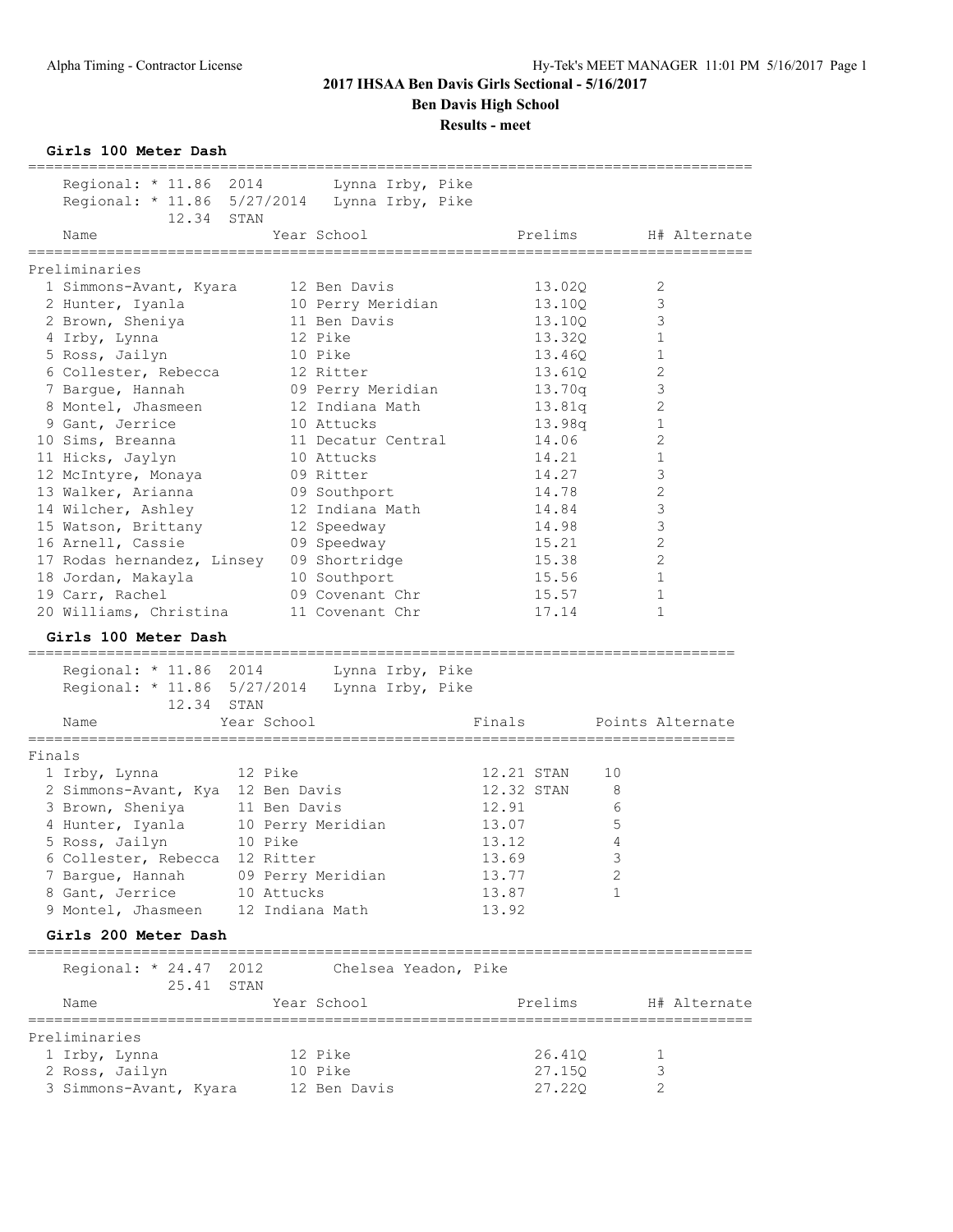#### **....Girls 200 Meter Dash**

| 4 Gayden, Terranecia                   | 12 Perry Meridian  | 27.160             | 1              |
|----------------------------------------|--------------------|--------------------|----------------|
| 5 Brown, Sheniya                       | 11 Ben Davis       | 27.480             | 3              |
| 6 Hunter, Iyanla                       | 10 Perry Meridian  | 27.700             | 2              |
| 7 Collester, Rebecca                   | 12 Ritter          | 28.69q             |                |
| 8 Gant, Jerrice                        | 10 Attucks         | 28.90q             | 2              |
| 9 Person, Gabby                        | 11 Southport       | 28.99 <sub>q</sub> | 3              |
| 10 Sims, Breanna                       | 11 Decatur Central | 29.32              |                |
| 11 Anderson, Adrienne                  | 10 Attucks         | 29.62              |                |
| 12 Mappes, Bekah                       | 09 Southport       | 29.65              | 2              |
| 13 Victorian, Imani                    | 10 Indiana Math    | 31.26              | 3              |
| 14 Watson, Brittany                    | 12 Speedway        | 31.53              | $\overline{2}$ |
| 15 Carr, Rachel                        | 09 Covenant Chr    | 32.55              |                |
| 16 Chadwick, Kylie                     | 10 Speedway        | 33.64              | $\overline{2}$ |
| 17 Rodas hernandez, Linsey             | 09 Shortridge      | 33.78              |                |
| 18 Wilcher, Ashley                     | 12 Indiana Math    | 36.36              | 3              |
| 19 Williams, Christina 11 Covenant Chr |                    | 37.38              | $\overline{2}$ |

#### **Girls 200 Meter Dash**

=================================================================================

|        | Regional: * 24.47 2012        | 25.41 STAN |                                    | Chelsea Yeadon, Pike |            |                |                  |
|--------|-------------------------------|------------|------------------------------------|----------------------|------------|----------------|------------------|
| Name   |                               |            | Year School                        |                      | Finals     |                | Points Alternate |
| Finals |                               |            |                                    |                      |            |                |                  |
|        | 1 Irby, Lynna                 |            | 12 Pike                            |                      | 24.82 STAN | 10             |                  |
|        | 2 Simmons-Avant, Kya          |            | 12 Ben Davis                       |                      | 25.04 STAN | 8              |                  |
|        | 3 Ross, Jailyn                |            | 10 Pike                            |                      | 26.18      | 6              |                  |
|        | 4 Brown, Sheniya 11 Ben Davis |            |                                    |                      | 26.19      | 5              |                  |
|        |                               |            | 5 Hunter, Iyanla 10 Perry Meridian |                      | 27.06      | 4              |                  |
|        | 6 Gayden, Terranecia          |            | 12 Perry Meridian                  |                      | 27.12      | 3              |                  |
|        | 7 Collester, Rebecca          |            | 12 Ritter                          |                      | 27.57      | $\overline{2}$ |                  |
|        | 8 Person, Gabby               |            | 11 Southport                       |                      | 27.83      |                |                  |
|        | 9 Gant, Jerrice               |            | 10 Attucks                         |                      | 30.07      |                |                  |

#### **Girls 400 Meter Dash**

==================================================================================== Regional: \* 54.96 5/26/2015 Lynna Irby, Pike Regional: \* 55.09 5/27/2014 Lynna Irby, Pike 57.45 STAN

|                                     | UITIN |                    |         |                           |                |                     |
|-------------------------------------|-------|--------------------|---------|---------------------------|----------------|---------------------|
| Name                                |       | Year School        | Finals  |                           |                | H# Points Alternate |
| 1 Irby, Lynna 12 Pike               |       |                    |         | 56.12 STAN 3 10           |                |                     |
| 2 Hunter, Iyanla 10 Perry Meridian  |       |                    |         | 59.34 3 8                 |                |                     |
| 3 Barque, Hannah 09 Perry Meridian  |       |                    |         | $\mathcal{S}$<br>59.80    | 6              |                     |
| 4 Washington, Antwon 11 Ben Davis   |       |                    |         | $1:04.19$ 3 5             |                |                     |
| 5 Schembre, Phoebe                  |       | 12 Ritter          |         | $\mathcal{E}$<br>1:05.00  | $\overline{4}$ |                     |
| 6 Diallo, Kadiatou                  |       | 12 Pike            |         | 3 <sup>7</sup><br>1:06.03 | 3              |                     |
| 7 Piatt, Kierstin 09 Southport      |       |                    | 1:07.08 | $\mathcal{E}$             | 2              |                     |
| 8 Stevance, Alicia 09 Southport     |       |                    | 1:07.74 | $\overline{2}$            | $\overline{1}$ |                     |
| 9 Brock, Kelli                      |       | 10 Decatur Central | 1:10.65 | 3                         |                |                     |
| 10 Troll, Christina                 |       | 10 Ritter          | 1:11.90 | $\overline{2}$            |                |                     |
| 11 Lee, Arion 69 Attucks            |       |                    | 1:12.36 | $\overline{2}$            |                |                     |
| 12 Victorian, Imani 10 Indiana Math |       |                    | 1:12.85 | $\overline{2}$            |                |                     |
| 13 Owolabi, Clara (19 Indiana Math) |       |                    | 1:14.35 |                           |                |                     |
| 14 Figueroa, Alondra                |       | 10 Decatur Central | 1:14.61 | $\overline{2}$            |                |                     |
|                                     |       |                    |         |                           |                |                     |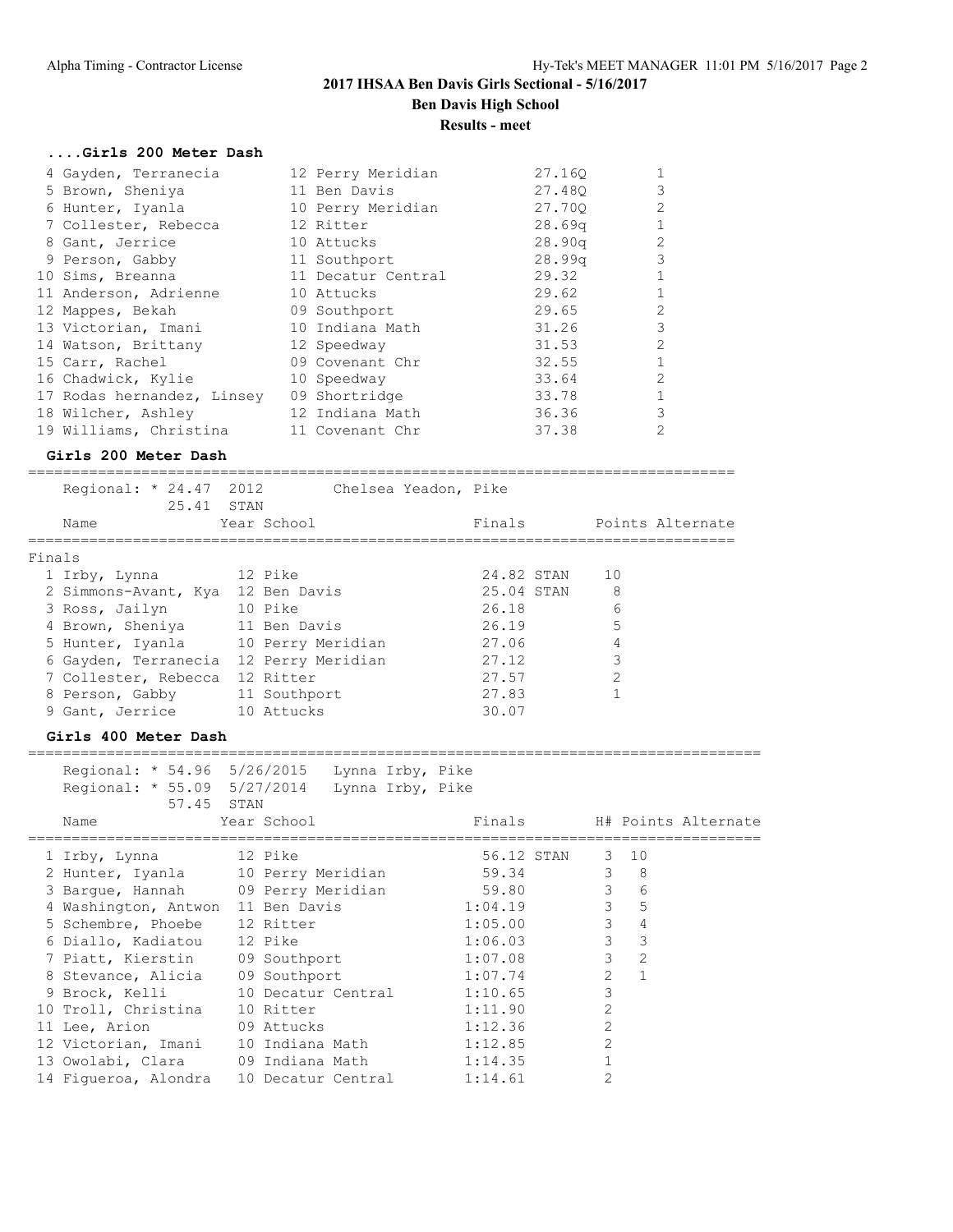## **....Girls 400 Meter Dash**

| 15 Doss, Tau'rea      | 09 Attucks      | 1:19.55 |  |
|-----------------------|-----------------|---------|--|
| 16 Nigrelli, Maria    | 09 Speedway     | 1:21.34 |  |
| 17 Nitu, Alexandria   | 11 Internationa | 1:21.93 |  |
| 18 Carr, Rachel       | 09 Covenant Chr | 1:22.30 |  |
| 19 Wilson, Lucy       | 09 Speedway     | 1:22.55 |  |
| 20 Williams, Christin | 11 Covenant Chr | 1:28.66 |  |
| -- Jones, DiAira      | 11 Ben Davis    | DNF     |  |

### **Girls 800 Meter Run**

====================================================================================

| Regional: * 2:11.88 2010<br>$2:16.66$ STAN |             | Abby Farley, Park Tudor                       |                |                |  |
|--------------------------------------------|-------------|-----------------------------------------------|----------------|----------------|--|
| Name                                       | Year School | Finals Finals H# Points Alternate             |                |                |  |
| 1 Sullivan, Erin 12 Southport              |             | 2 10<br>2:21.38                               |                |                |  |
| 2 Blake, Kendall 12 Ritter                 |             | $2:27.01$ 2 8                                 |                |                |  |
| 3 Copher, Amy 12 Pike                      |             | $2:29.95$ 2 6                                 |                |                |  |
| 4 Sullivan, Hailey 11 Ritter               |             | $\overline{2}$<br>2:33.63                     |                | 5              |  |
| 5 Jones, Sarah 11 Perry Meridian           |             | 2:35.88                                       | 2              | $\overline{4}$ |  |
| 6 Manning, Nicole 09 Southport             |             | 2:38.20                                       | $2^{\circ}$    | $\mathbf{3}$   |  |
| 7 Thibault, Sophia 10 Pike                 |             | $\overline{2}$<br>2:38.48                     |                | 2              |  |
|                                            |             | 8 Spurgeon, Triniti 10 Perry Meridian 2:38.77 |                | $2 \quad 1$    |  |
| 9 Oyewole, Temitope ( 09 Ben Davis 2:40.84 |             |                                               | $\overline{2}$ |                |  |
| 10 Hill, Sierra 12 Ben Davis 2:41.27       |             |                                               | $\overline{2}$ |                |  |
| 11 Gregory, Angelina 10 Decatur Central    |             | 2:53.09                                       | $\overline{2}$ |                |  |
| 12 Hart, Emma 10 Decatur Central           |             | 2:53.25                                       | $\overline{2}$ |                |  |
| 13 Brown, Paige 09 Attucks                 |             | 3:17.67                                       | $\mathfrak{D}$ |                |  |
| 14 Perez, Jennifer 09 Attucks              |             | 3:28.51                                       |                |                |  |
| 15 Mayren, Montserrat 12 Indiana Math      |             | 3:54.59                                       |                |                |  |
| 16 Owolabi, Clara (09 Indiana Math)        |             | 3:54.68                                       |                |                |  |

### **Girls 1600 Meter Run**

| Regional: * 5:03.98 2000<br>$4:59.75$ STAN |                    | Kremer - Bishop Chatard |                  |
|--------------------------------------------|--------------------|-------------------------|------------------|
| Name                                       | Year School        | Finals                  | Points Alternate |
| 1 Sullivan, Erin                           | 12 Southport       | 5:23.06                 | 10               |
| 2 Blake, Kendall                           | 12 Ritter          | 5:30.21                 | 8                |
| 3 Thibault, Sophia                         | 10 Pike            | 5:47.46                 | 6                |
| 4 Judy, Mariah                             | 10 Ben Davis       | 5:57.18                 | 5                |
| 5 Limbach, Shelby                          | 12 Pike            | 6:12.01                 |                  |
| 6 Speitel, Krysta                          | 12 Ben Davis       | 6:14.41                 | 3                |
| 7 Mills, Hallie                            | 10 Perry Meridian  | 6:24.06                 | $\overline{2}$   |
| 8 Balderrama, Karla                        | 11 Southport       | 6:25.20                 |                  |
| 9 Alford, Madelyn                          | 10 Perry Meridian  | 6:27.79                 |                  |
| 10 Alibegovic, Sejna                       | 12 Decatur Central | 6:59.09                 |                  |
| 11 Moore, Lillious                         | 11 Decatur Central | 7:34.63                 |                  |
| 12 Surface, Faith                          | 09 Covenant Chr    | 7:43.29                 |                  |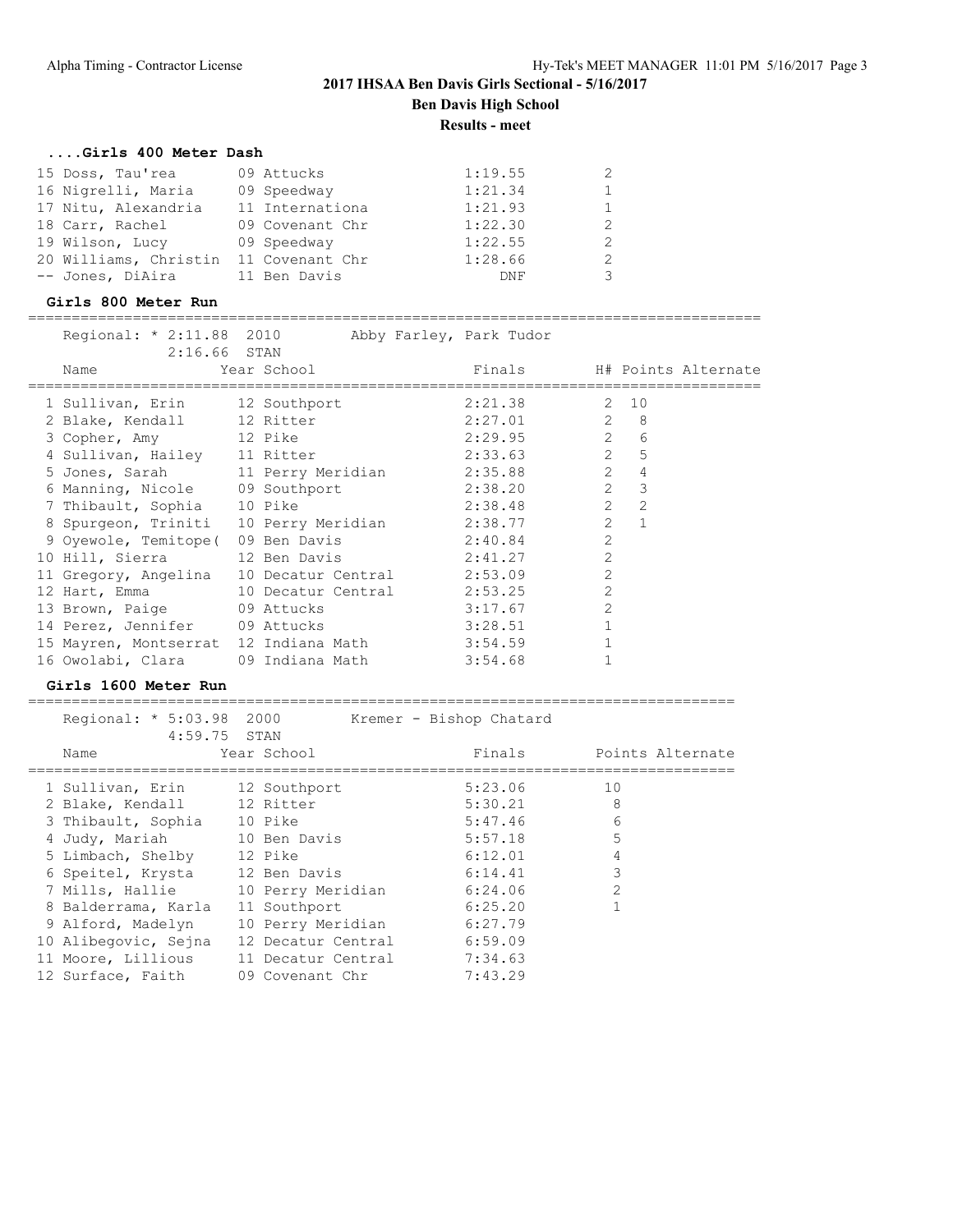**Girls 3200 Meter Run**

|        | Regional: * 10:36.69 2012                                       |                                                       | Brenna Poulsen, North Central |                                      |
|--------|-----------------------------------------------------------------|-------------------------------------------------------|-------------------------------|--------------------------------------|
|        | Name<br>,,,,,,,,,,,,,,,,                                        | 10:55.05 STAN<br>Year School<br>--------------------- | Finals<br>============        | Points Alternate<br>================ |
|        | 1 Green, Lexie                                                  | 09 Southport                                          | 11:33.34                      | 10                                   |
|        | 2 Wehrle, Mary Anna                                             | 09 Ritter                                             | 11:37.16                      | 8                                    |
|        | 3 Lampert, Allison                                              | 12 Pike                                               | 11:43.12                      | 6                                    |
|        | 4 Taylor, Nia                                                   | 10 Pike                                               | 11:54.95                      | 5                                    |
|        | 5 Wehrle, Mariah 09 Ritter                                      |                                                       | 12:27.63                      | 4                                    |
|        | 6 Merrill, Courtney 10 Speedway<br>7 Hartog, Toren 09 Ben Davis |                                                       | 12:36.28                      | $\mathsf 3$                          |
|        | 7 Hartog, Toren                                                 |                                                       | 13:06.96                      | 2                                    |
|        | 8 O'Brian, Kayla                                                | 11 Perry Meridian                                     | 13:26.33                      | $\mathbf{1}$                         |
|        | 9 Casey, Kayden                                                 | 09 Southport                                          | 13:35.99                      |                                      |
|        | 10 Arnold, Kamryn                                               | 10 Decatur Central                                    | 13:38.40                      |                                      |
|        |                                                                 | 11 Mills, Hallie 10 Perry Meridian                    | 14:16.33                      |                                      |
|        | 12 Martinez, Yanelli                                            | 10 Ben Davis                                          | 14:48.23                      |                                      |
|        | Girls 100 Meter Hurdles                                         |                                                       |                               |                                      |
|        | Regional: * 14.33 2005<br>15.00                                 | Ivy - Muncie Central<br>STAN                          |                               |                                      |
|        | Name<br>___________________                                     | Year School                                           | Prelims                       | H# Alternate                         |
|        | Preliminaries                                                   |                                                       |                               |                                      |
|        | 1 Ricker-Hurley, Kamrin                                         | 09 Pike                                               | 16.110                        | 1                                    |
|        | 2 Cooks, Areiahna                                               | 10 Ben Davis                                          | 17.51Q                        | 2                                    |
|        | 3 Johnson, MaKayla                                              | 10 Ben Davis                                          | 17.36Q                        | $\mathbf{1}$                         |
|        | 4 Speiser, Jackie                                               | 11 Southport                                          | 17.53Q                        | 2                                    |
|        | 5 Hunt, Emma                                                    | 09 Covenant Chr                                       | 17.91q                        | $\mathbf{1}$                         |
|        | 6 Shields, Lili                                                 | 12 Southport                                          | 18.14q                        | 2                                    |
|        | 7 Mansare, Kumba                                                | 09 Pike                                               | 18.20q                        | 2                                    |
|        | 8 Chadwick, Kylie                                               | 10 Speedway                                           | 18.95q                        | $\mathbf{2}$                         |
|        | 9 Duncan, Noelle                                                | 11 Internationa                                       | 19.13q                        | $\mathbf{1}$                         |
|        | 10 Moore, Madison                                               | 12 Speedway                                           | 19.49                         | $\mathbf{1}$                         |
|        | 11 Catlin, Lana                                                 | 11 Shortridge                                         | 19.96                         | 1                                    |
|        | 12 Smiley, Marissa                                              | 09 Perry Meridian                                     | 20.27                         | 1                                    |
|        | 13 Anthony, Madison                                             | 10 Perry Meridian                                     | 20.40                         | 2                                    |
|        | 13 Tolley, Mara                                                 | 11 Covenant Chr                                       | 20.40                         | 2                                    |
|        | 15 Mundy, Joleena                                               | 09 Shortridge                                         | 22.05                         | $\mathbf{1}$                         |
|        | 16 Stewart, Torriya                                             | 10 Indpls Northwest                                   | 23.14                         | 2                                    |
|        | Girls 100 Meter Hurdles                                         |                                                       |                               |                                      |
|        | --------==================<br>Regional: * 14.33                 | 2005<br>Ivy - Muncie Central                          |                               |                                      |
|        | 15.00<br>Name                                                   | STAN<br>Year School                                   | Finals                        | Points Alternate                     |
|        | ================                                                |                                                       |                               |                                      |
| Finals |                                                                 |                                                       |                               |                                      |
|        | 1 Ricker-Hurley, Kam                                            | 09 Pike                                               | 16.12                         | 10                                   |
|        | 2 Cooks, Areiahna                                               | 10 Ben Davis                                          | 16.34                         | 8                                    |
|        | 3 Speiser, Jackie                                               | 11 Southport                                          | 16.84                         | 6                                    |
|        | 4 Johnson, MaKayla                                              | 10 Ben Davis                                          | 17.16                         | 5                                    |
|        | 5 Hunt, Emma                                                    | 09 Covenant Chr                                       | 17.87                         | 4                                    |
|        | 6 Shields, Lili                                                 | 12 Southport<br>09 Pike                               | 17.97                         | 3<br>2                               |
|        | 7 Mansare, Kumba                                                |                                                       | 18.15                         |                                      |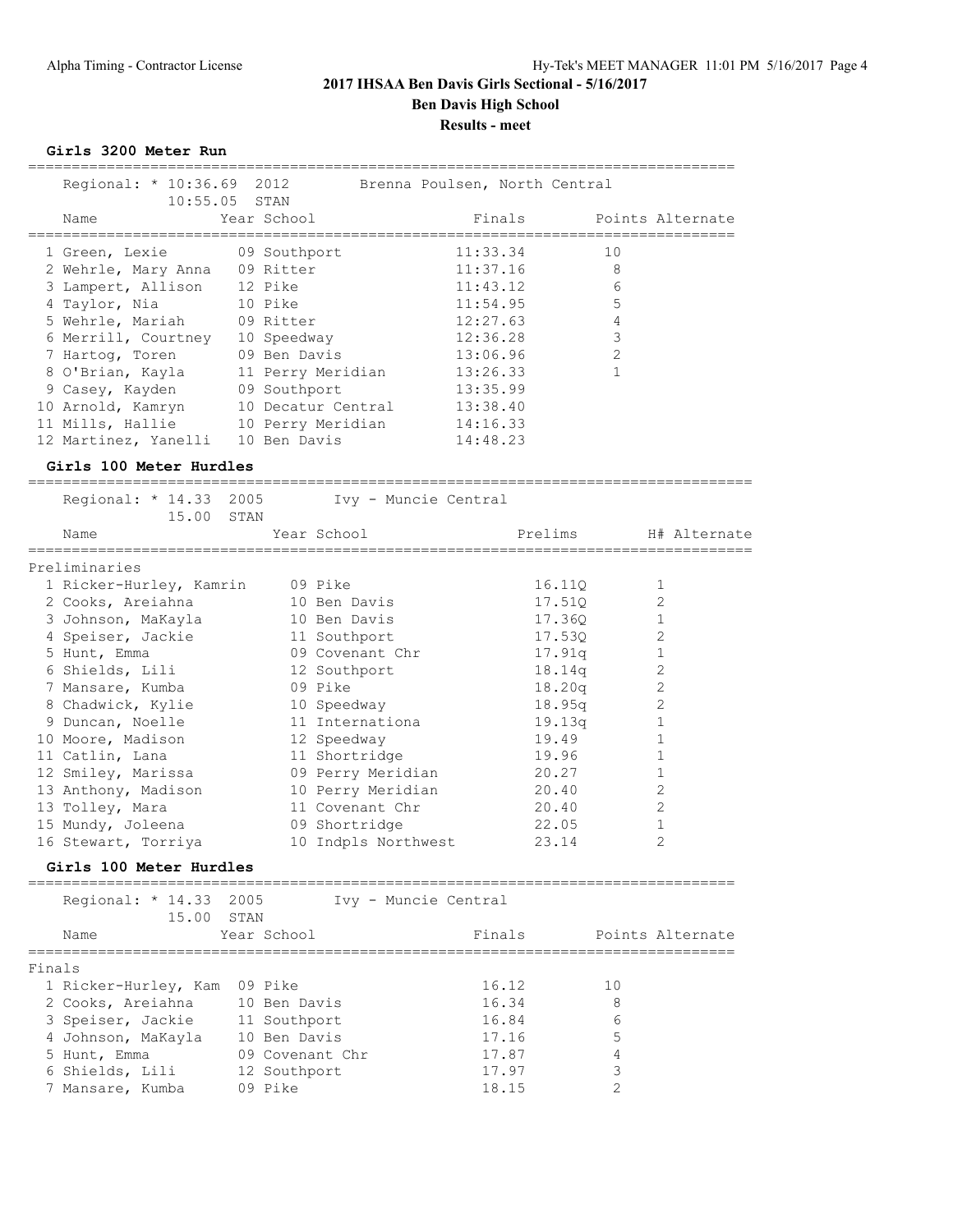**Ben Davis High School**

**Results - meet**

#### **....Girls 100 Meter Hurdles**

| 8 Duncan, Noelle  | 11 Internationa | 19.24 |
|-------------------|-----------------|-------|
| 9 Chadwick, Kylie | 10 Speedway     | 19.33 |

#### **Girls 300 Meter Hurdles**

====================================================================================

| Regional: * 43.10 2014 Plenseh-tay Sakeuh, Lapel      |             |         |                            |                                           |  |
|-------------------------------------------------------|-------------|---------|----------------------------|-------------------------------------------|--|
| Regional: * 43.10 5/27/2014 Plenseh-tay Sakeuh, Lapel |             |         |                            |                                           |  |
| 45.36 STAN                                            |             |         |                            |                                           |  |
| Name                                                  | Year School |         | Finals H# Points Alternate |                                           |  |
|                                                       |             |         |                            |                                           |  |
| 1 Speiser, Jackie 11 Southport                        |             |         | 48.00                      | 2 10                                      |  |
| 2 Ricker-Hurley, Kam 09 Pike                          |             |         | 49.86 2 8                  |                                           |  |
| 3 Mansare, Kumba 09 Pike                              |             |         | 50.54 2                    | 6                                         |  |
| 4 Green, Bella 09 Southport                           |             |         | 50.75                      | $\overline{2}$<br>5                       |  |
| 5 Duncan, Noelle 11 Internationa                      |             |         | 52.47                      | $\overline{2}$<br>$\overline{4}$          |  |
| 6 Baird, Caitlin 10 Perry Meridian                    |             |         | 52.51                      | $\overline{2}$<br>$\overline{\mathbf{3}}$ |  |
| 7 Davis, Zahryah 09 Ben Davis                         |             |         | 52.80                      | $\overline{2}$<br>$\overline{2}$          |  |
| 8 Hicks, Jaylyn 10 Attucks                            |             |         | 53.76                      | $\overline{2}$<br>$\overline{1}$          |  |
| 9 Tolley, Mara 11 Covenant Chr                        |             |         | 54.04                      | $\mathbf{1}$                              |  |
| 10 Coleman, Jada 10 Ben Davis                         |             |         | 54.51                      | $\overline{2}$                            |  |
| 11 Dal Corobbo, Giann 09 Speedway                     |             |         | 55.22                      |                                           |  |
| 12 Catlin, Lana 11 Shortridge                         |             |         | 56.09                      |                                           |  |
| 13 Moore, Madison 12 Speedway                         |             |         | 56.57                      |                                           |  |
| 14 Mutungambera, Tend 10 Decatur Central 58.58        |             |         |                            |                                           |  |
| 15 Anthony, Madison 10 Perry Meridian                 |             | 1:01.82 |                            |                                           |  |
| 16 Hunt, Emma 09 Covenant Chr                         |             | 1:01.94 |                            |                                           |  |
|                                                       |             |         |                            |                                           |  |

### **Girls 4x100 Meter Relay**

==================================================================================== Regional: \* 46.86 5/26/2015 Ben Davis, Ben Davis S Brown, D Collier, K Simmons, R Woodson 48.41 STAN School **Finals** H# Points Alternate ==================================================================================== 1 Ben Davis 49.07 2 10 1) Brown, Sheniya 11 2) Campbell, Ralen 12<br>3) Jones, DiAira 11 3) 29 Simmons-Avant, Kyara 12 3) Jones, DiAira 11 4) Simmons-Avant, Kyara 12 2 Pike 50.35 2 8 1) Miller, Ja'Niyah 09 2) Rasdell, Raven 10 3) Ricker-Hurley, Kamrin 09  $\hskip1cm 4)$  Ross, Jailyn 10 3 Southport 51.96 2 6 1) Mappes, Bekah 09 2) Person, Gabby 11 3) Shields, Lili 12 4) Speiser, Jackie 11 4 Perry Meridian 2 2 S 1) Alexander, Tesa 09 2) Gayden, Tyunna 11 3) Gayden, Terranecia 12 4) Greene, Georgia 10 5 Indianapolis Crispus Attucks 53.68 2 4 1) Anderson, Adrienne 10 2) Hicks, Jaylyn 10 3) Doss, Tau'rea 09 (4) Gant, Jerrice 10 6 Indianapolis Northwest 56.07 1 3 1) Diallo, Fatoumata 11 2) Smith, Charisma 10 3) Washington, Andria 09 4) Westmoreland, Chrishawna 10 7 Indianapolis Cardinal Ritter 57.36 2 2 1) Aceves, Azu 10 2) Hunter, Kailyn 09 3) Schembre, Phoebe 12 4) Troll, Christina 10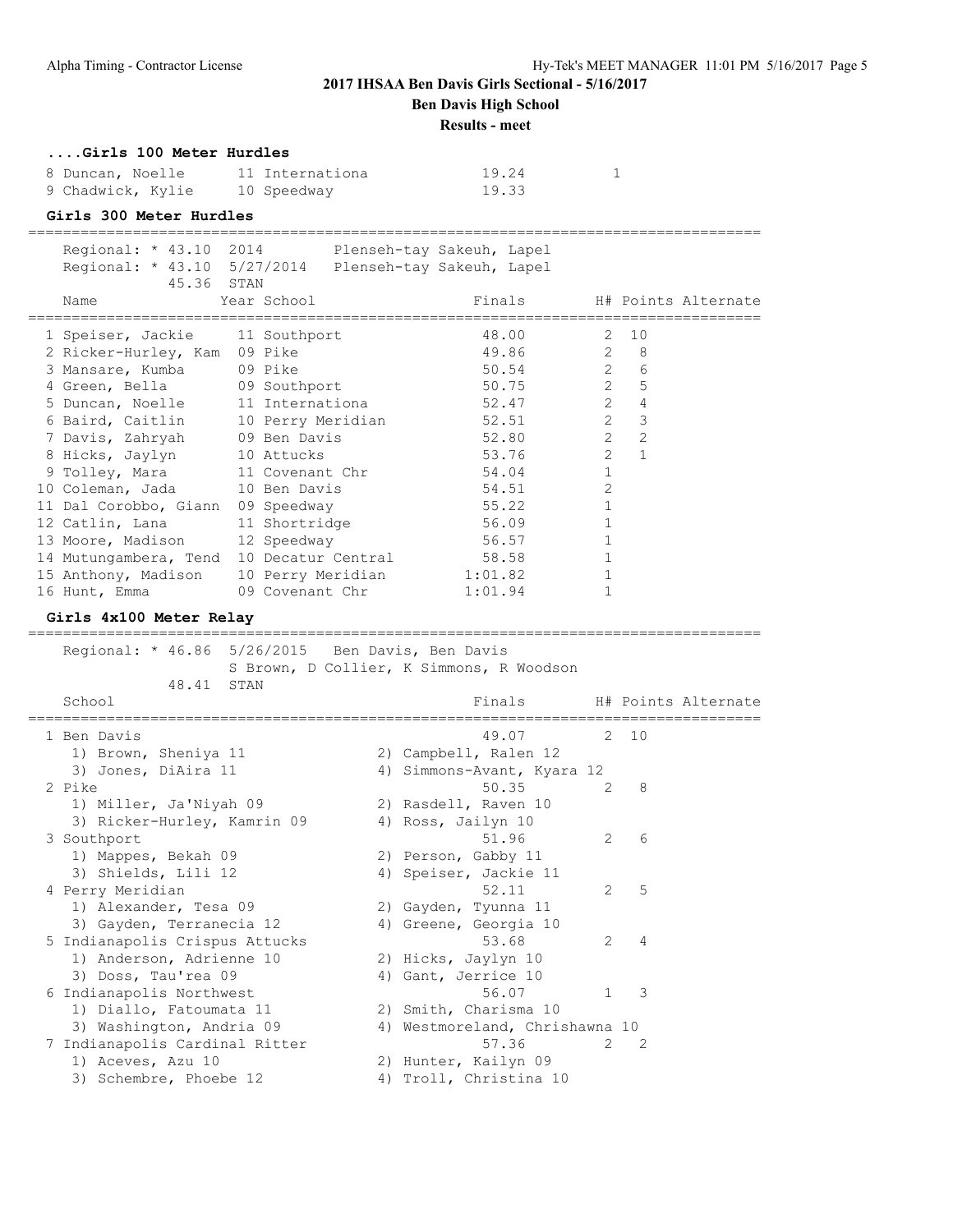**Ben Davis High School**

#### **Results - meet**

### **....Girls 4x100 Meter Relay**

| 8 Speedway                        | 57.54                   |  |
|-----------------------------------|-------------------------|--|
| 1) Arnell, Cassie 09              | 2) Chadwick, Kylie 10   |  |
| 3) Watson, Brittany 12            | 4) Shelton, Caitlyn 12  |  |
| 9 Covenant Christian (Indpls)     | 58.87                   |  |
| 1) Carr, Rachel 09                | 2) Hunt, Emma 09        |  |
| 3) Williams, Christina 11         | 4) Tolley, Mara 11      |  |
| 10 Indiana Math & Science Academy | 59.20                   |  |
| 1) Montel, Jhasmeen 12            | 2) Palmer, Ayatallah 11 |  |
| 3) Victorian, Imani 10            | 4) Wilcher, Ashley 12   |  |
|                                   |                         |  |

### **Girls 4x400 Meter Relay**

================================================================================= Regional: \* 3:51.15 2012 Lawrence Central, Lawrence Central

 J McCray, A Hall, B Thomas, M Holder 3:58.93 STAN

| School                            | Finals                   | Points Alternate<br>,,,,,,,,,,,,,,,,,, |
|-----------------------------------|--------------------------|----------------------------------------|
| 1 Pike                            | 4:04.11                  | 10                                     |
| 1) Irby, Lynna 12                 | 2) Payne, Brooklyn 09    |                                        |
| 3) Ross, Jailyn 10                | 4) Wykle, Makyia 10      |                                        |
| 2 Perry Meridian                  | 4:08.20                  | 8                                      |
| 1) Bargue, Hannah 09              | 2) Gayden, Tyunna 11     |                                        |
| 3) Gayden, Terranecia 12          | 4) Hunter, Iyanla 10     |                                        |
| 3 Ben Davis                       | 4:14.06                  | 6                                      |
| 1) Simmons-Avant, Kyara 12        | 2) Cole, Monyae 10       |                                        |
| 3) Goss, Khera 09                 | 4) Jones, Briana 10      |                                        |
| 4 Indianapolis Cardinal Ritter    | 4:24.71                  | 5                                      |
| 1) Aceves, Azu 10                 | 2) Blake, Kendall 12     |                                        |
| 3) Collester, Rebecca 12          | 4) Schembre, Phoebe 12   |                                        |
| 5 Southport                       | 4:33.44                  | 4                                      |
| 1) Green, Lexie 09                | 2) Piatt, Kierstin 09    |                                        |
| 3) Stevance, Alicia 09            | 4) Sullivan, Erin 12     |                                        |
| 6 Decatur Central                 | 4:51.19                  | 3                                      |
| 1) Alibegovic, Sejna 12           | 2) Brock, Kelli 10       |                                        |
| 3) Sims, Breanna 11               | 4) Gregory, Angelina 10  |                                        |
| 7 Indianapolis Northwest          | 4:57.88                  | 2                                      |
| 1) Westmoreland, Chrishawna 10    | 2) Diallo, Fatoumata 11  |                                        |
| 3) Smith, Charisma 10             | 4) Washington, Andria 09 |                                        |
| 8 Speedway                        | 4:58.53                  | 1                                      |
| 1) Arnell, Cassie 09              | 2) Chadwick, Kylie 10    |                                        |
| 3) Shelton, Caitlyn 12            | 4) Moore, Madison 12     |                                        |
| Indianapolis Crispus Attucks<br>9 | 5:14.02                  |                                        |
| 1) Brown, Paige 09                | 2) Chisolm, Valinsea 09  |                                        |
| 3) Doss, Tau'rea 09               | 4) Lee, Arion 09         |                                        |

#### **Girls 4x800 Meter Relay**

================================================================================= Regional: \* 9:21.91 2012 Bishop Chartard, Bishop Chatard A Burch, S Barnes, E Lux, M Davis 9:27.44 STAN Finals Points Alternate ================================================================================= 1 Southport 10:13.96 10 1) Casey, Kayden 09 2) Green, Lexie 09 3) Green, Bella 09 (4) Sullivan, Erin 12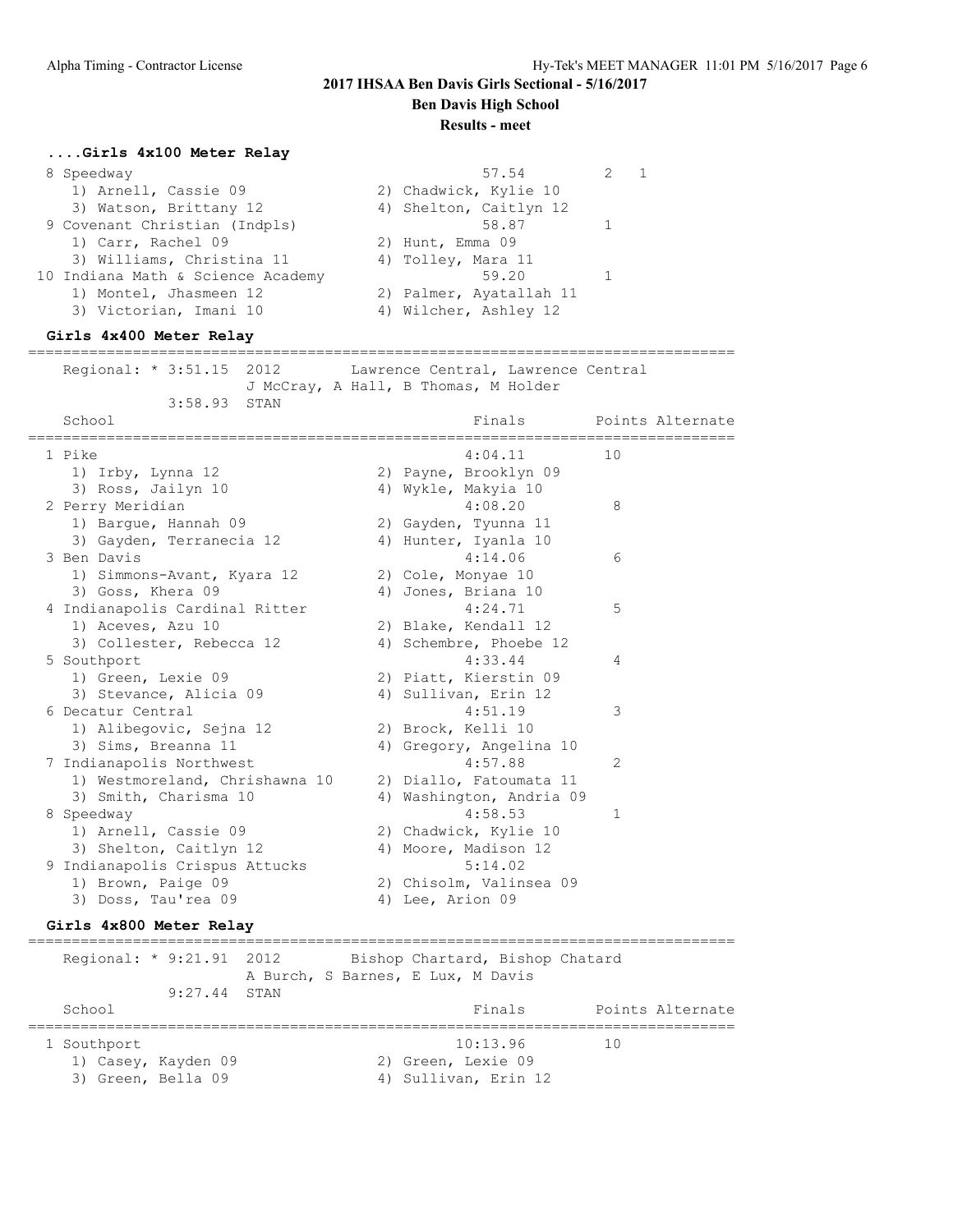**Ben Davis High School**

#### **Results - meet**

#### **....Girls 4x800 Meter Relay**

| 2 Ben Davis                        | 10:42.12                | 8  |
|------------------------------------|-------------------------|----|
| 1) Cole, Monyae 10                 | 2) Hill, Sierra 12      |    |
| 3) Oyewole, Temitope (Victoria) 09 | 4) Speitel, Krysta 12   |    |
| 3 Pike                             | 10:42.47                | 6  |
| 1) Castellon-Perez, Naomi 12       | 2) Diallo, Kadiatou 12  |    |
| 3) Taylor, Nia 10                  | 4) Wykle, Makyia 10     |    |
| 4 Perry Meridian                   | 10:54.57                | .5 |
| 1) Alford, Madelyn 10              | 2) Jones, Sarah 11      |    |
| 3) Michael, Madeline 11            | 4) Spurgeon, Triniti 10 |    |
| 5 Decatur Central                  | 12:00.87                | 4  |
| 1) Alibegovic, Sejna 12            | 2) Arnold, Kamryn 10    |    |
| 3) Brock, Kelli 10                 | 4) Gregory, Angelina 10 |    |
| 6 Indianapolis Crispus Attucks     | 14:11.64                | 3  |
| 1) Brown, Paige 09                 | 2) Chisolm, Valinsea 09 |    |
| 3) Huerta, Leticia 09              | 4) Perez, Jennifer 09   |    |
|                                    |                         |    |

#### **Girls High Jump**

Regional: \* 5-07.50 2007 Breslin - Cathedral 5-04.25 STAN Name South School Pinals Points Alternate ================================================================================= 1 Goss, Khera 69 Ben Davis 6-04.25 STAN 10 4-02 4-04 4-06 4-08 4-10 5-00 5-01 5-02 5-03 5-04.25 5-06 PPP PPP PPP PPP O O PPP O PPP XXO XXX 2 Orr, Heather 12 Perry Meridian 5-01.00 7 4-02 4-04 4-06 4-08 4-10 5-00 5-01 PPP PPP PPP O O XO XO 2 Baird, Caitlin 10 Perry Meridian 5-01.00 7 4-02 4-04 4-06 4-08 4-10 5-00 5-01 5-02 PPP PPP PPP XO O O XO XXX 4 Fields, Bailey 12 Southport 5-00.00 5 4-02 4-04 4-06 4-08 4-10 5-00 5-01 PPP PPP O O XO O XXX 5 Jones, Briana 10 Ben Davis 4-10.00 4 4-02 4-04 4-06 4-08 4-10 5-00 PPP PPP PPP XXO O XXX PPP PPP PPP XAU U AAA<br>6 Litt, Taniqua 09 Pike 4-06.00 3 4-02 4-04 4-06 4-08 O O XO XXX 7 Velligan, Ariel 09 Covenant Chr 4-04.00 2 4-02 4-04 4-06 PPP O XXX 8 Abreu, Alegra 12 Ritter 54-04.00 1 4-02 4-04 4-06 PPP XXO XXX 9 Wilson, Lucy 09 Speedway 4-02.00 4-02 4-04 O XXX 9 Dal Corobbo, Giann 09 Speedway 4-02.00  $4-02$   $4-04$  O XXX 9 Payne, Brooklyn 09 Pike 4-02.00 4-02 4-04 O XXX

=================================================================================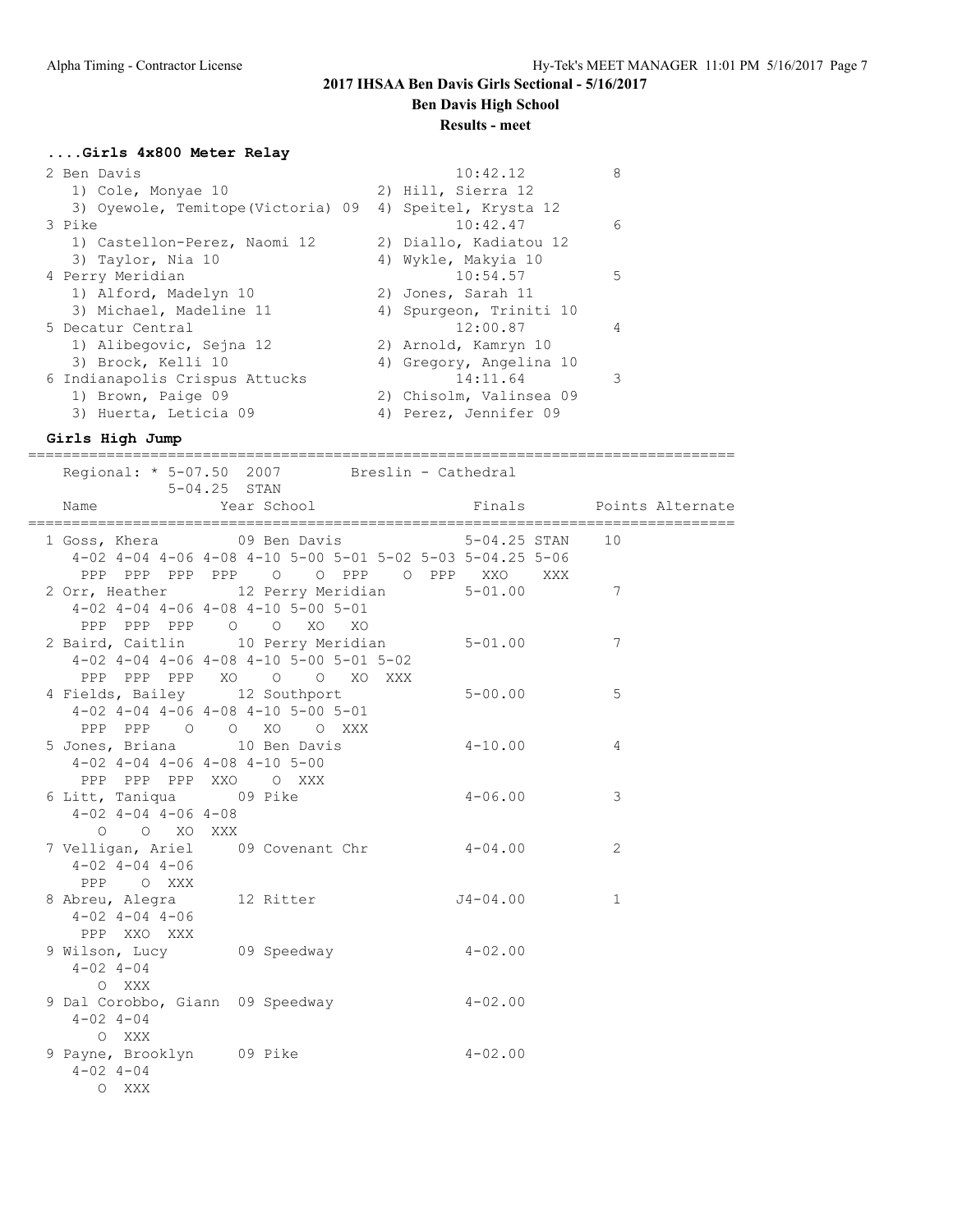**Ben Davis High School**

**Results - meet**

### **....Girls High Jump**

9 Frank, Megan 09 Southport 4-02.00 4-02 4-04 O XXX

### **Girls Pole Vault**

| =============                                                                                             |             |                         |  |
|-----------------------------------------------------------------------------------------------------------|-------------|-------------------------|--|
| Regional: * 13-01 2009 McCardwell - Pendleton<br>Regional: * 13-01 2010 Margo Tucker<br>$11 - 04.00$ STAN |             |                         |  |
| Year School<br>Name                                                                                       |             | Finals Points Alternate |  |
| 1 Moore, Adrianna 11 Pike 10-08.00                                                                        |             | 10                      |  |
| $6-08$ 7-00 7-06 8-00 8-06 9-00 9-06 10-00 10-04 10-08 11-00                                              |             |                         |  |
| PPP PPP PPP PPP PPP 0 0 0 0 0 XXX<br>2 Young, Megan 11 Ritter 510-08.00                                   |             | 8                       |  |
| $6-08$ 7-00 7-06 8-00 8-06 9-00 9-06 10-00 10-04 10-08 11-00                                              |             |                         |  |
| PPP PPP PPP PPP PPP 0 0 0 0 0 XO XXX                                                                      |             |                         |  |
| 3 Jackson, Kya 12 Pike 10-00.00                                                                           |             | 6                       |  |
| 6-08 7-00 7-06 8-00 8-06 9-00 9-06 10-00 10-04                                                            |             |                         |  |
| PPP PPP PPP PPP PPP 0 0 XO XXX<br>4 Kunkel, Kaitlynn 12 Perry Meridian 8-06.00                            |             | 5                       |  |
| $6-08$ 7-00 7-06 8-00 8-06 9-00                                                                           |             |                         |  |
| PPP PPP 0 0 0 XXX                                                                                         |             |                         |  |
| 5 Hart, Emma 10 Decatur Central 58-06.00                                                                  |             | 4                       |  |
| $6 - 08$ 7-00 7-06 8-00 8-06 9-00                                                                         |             |                         |  |
| PPP XO O O O XXX                                                                                          |             |                         |  |
| 6 Nyameengu, Sylvia 11 Ben Davis 6-00.00<br>$6 - 08$ 7-00 7-06 8-00 8-06                                  |             | 3                       |  |
| O O O XO XXX                                                                                              |             |                         |  |
| 7 Nelson, Alyssa 10 Southport                                                                             |             | $7 - 06.00$ 1.50        |  |
| $6 - 08$ 7-00 7-06 8-00                                                                                   |             |                         |  |
| PPP 0 0 XXX                                                                                               |             |                         |  |
| 7 Piatt, Kierstin 09 Southport                                                                            |             | $7 - 06.00$ 1.50        |  |
| $6 - 08$ 7-00 7-06 8-00<br>O O O XXX                                                                      |             |                         |  |
| 9 Speitel, Abbagail 11 Ben Davis                                                                          | $7 - 00.00$ |                         |  |
| $6 - 08$ 7-00 7-06                                                                                        |             |                         |  |
| O O XXX                                                                                                   |             |                         |  |
| 10 Sebree, Mesa 12 Perry Meridian J7-00.00                                                                |             |                         |  |
| 6-08 7-00 7-06                                                                                            |             |                         |  |
| XO XXO XXX                                                                                                |             |                         |  |
| -- Brooks, Faith 10 Decatur Central<br>$6 - 08$                                                           | NH          |                         |  |
| XXX                                                                                                       |             |                         |  |
|                                                                                                           |             |                         |  |

#### **Girls Long Jump**

================================================================================= Regional: \* 19-05 2007 Young - Muncie Central 17-10.75 STAN Name Year School Finals Points Alternate ================================================================================= 1 Ricker-Hurley, Kam 09 Pike 17-03.00 10 16-04.50 17-03 16-05 FOUL FOUL FOUL 2 Gomillia, Anajah 10 Ben Davis 16-10.25 8 16-07.25 16-04 16-10.25 FOUL 16-09.75 16-07.75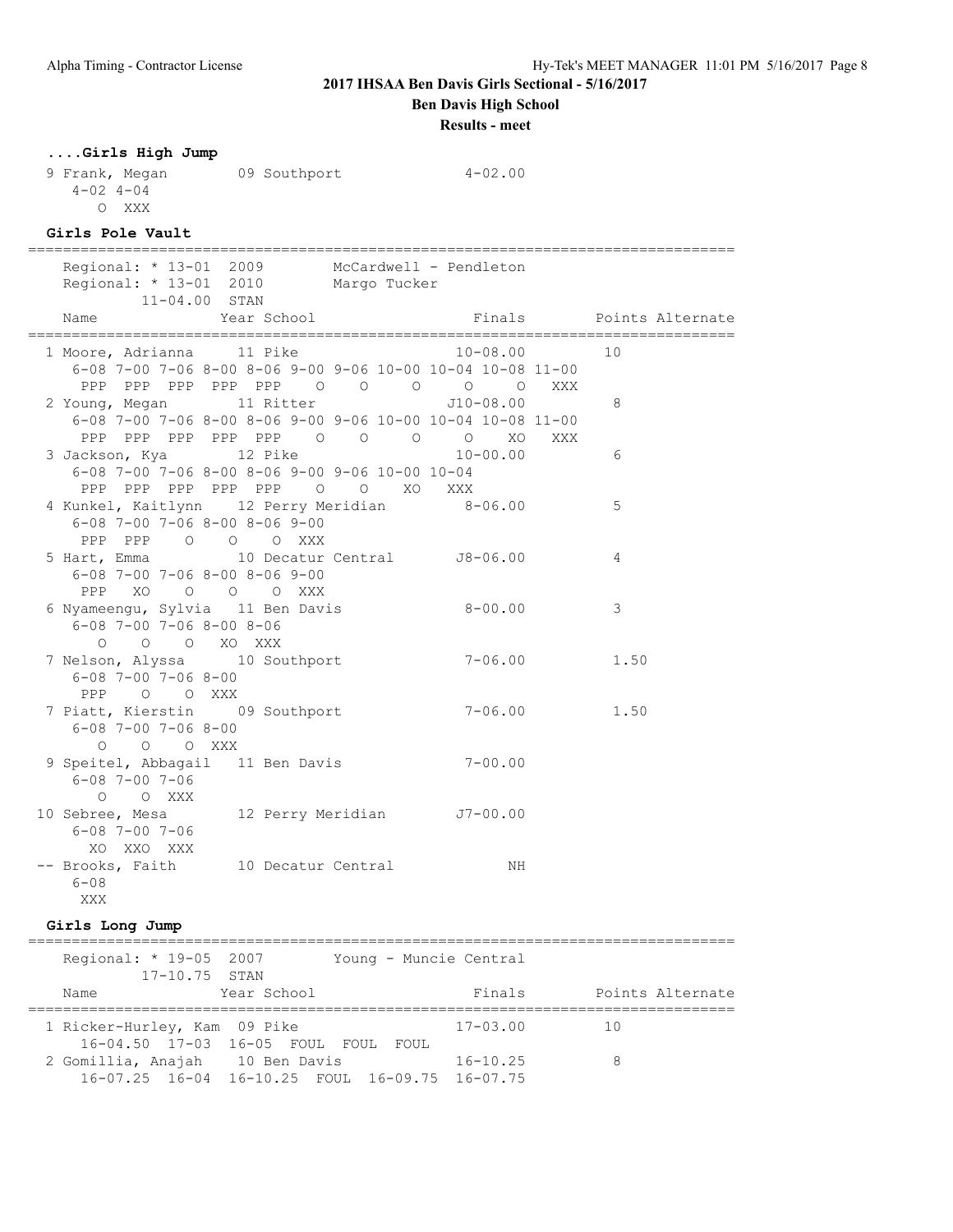## **....Girls Long Jump**

| 3 Campbell, Ralen 12 Ben Davis 16-09.00                                                                         | $6\overline{6}$         |
|-----------------------------------------------------------------------------------------------------------------|-------------------------|
| $16-09$ 15-10 15-08.75 16-03.50 15-03 16-02.25                                                                  |                         |
| 4 Mappes, Bekah 09 Southport 16-02.00                                                                           | $5^{\circ}$             |
| $16-01.50$ $16-02$ $14-11.75$ $15-08.75$ $15-03.25$ $15-01.25$                                                  | $\frac{5}{4}$           |
| 5 Sims, Breanna 11 Decatur Central 15-02.75                                                                     |                         |
| 14-00 14-11.25 15-02.75 15-02.50 14-09.25 14-07                                                                 |                         |
| 6 Hunt, Emma 69 Covenant Chr 14-04.25                                                                           | $\overline{\mathbf{3}}$ |
| 13-03 13-10 14-04.25 13-09.75 13-09.50 14-04                                                                    |                         |
| 7 Washington, Andria 09 Indpls Northwest 14-03.75 2                                                             |                         |
| 14-03.75 12-00.25 14-03.25 14-01 FOUL FOUL                                                                      |                         |
| $14-03.75$ $12-00.25$ $14-03.25$ $14-01$ $100L$ $100L$<br>8 Westmoreland, Chri 10 Indpls Northwest $14-03.50$ 1 |                         |
| 14-03.50 FOUL FOUL 12-03.75 10-11.50 FOUL                                                                       |                         |
| 9 Smith, Abigail 10 Southport 14-03.00                                                                          |                         |
| 14-03 13-05.25 13-03.75 11-08 13-08.25 12-10                                                                    |                         |
| 10 Bawilung, Elizabet 09 Perry Meridian 14-02.00                                                                |                         |
| FOUL 13-06.50 14-02                                                                                             |                         |
| 11 Dal Corobbo, Giann 09 Speedway 13-07.75                                                                      |                         |
| FOUL 13-07.75 FOUL                                                                                              |                         |
| 12 Greene, Georgia 10 Perry Meridian 13-05.75                                                                   |                         |
| 13-05.75 12-06.25 12-06.25                                                                                      |                         |
| 13 Victorian, Imani 10 Indiana Math 13-05.50                                                                    |                         |
| 13-05.50 12-08.25 12-07.50                                                                                      |                         |
| 14 Graham, Keely 09 Decatur Central 12-10.25                                                                    |                         |
|                                                                                                                 |                         |
| 12-10.25 11-03.50 11-08.50<br>15 Troll, Christina 10 Ritter 12-06.25                                            |                         |
| 12-06.25 12-05.75 FOUL                                                                                          |                         |
| 16 Rodas hernandez, L 09 Shortridge 11-03.50                                                                    |                         |
| 9-04.75 11-03.50 FOUL                                                                                           |                         |
| 17 Nigrelli, Maria 09 Speedway 10-08.50                                                                         |                         |
| $10-01$ $10-05.50$ $10-08.50$                                                                                   |                         |
| 18 Palmer, Ayatallah 11 Indiana Math J10-08.50                                                                  |                         |
| FOUL 10-08.50 FOUL                                                                                              |                         |

### **Girls Shot Put**

| Regional: * 48-02 2014 Adriana Brown, Lawrence Cen<br>Regional: * 48-02 5/27/2014 Adriana Brown, Lawrence Cen<br>39-11.00 STAN                 |                  |                         |
|------------------------------------------------------------------------------------------------------------------------------------------------|------------------|-------------------------|
| Year School<br>Name and the state of the state of the state of the state of the state of the state of the state of the state o<br>============ |                  | Finals Points Alternate |
| 1 Wilder, Janelle 12 Pike<br>36-09 37-05 38-04 FOUL 39-02 41-03                                                                                | 41-03.00 STAN 10 |                         |
| 2 Flight, Taylor 12 Pike<br>38-10 40-02 38-10 36-07 FOUL 40-10                                                                                 | 40-10.00 STAN    | 8                       |
| 3 Adams, Aiyana 12 Ben Davis 40-07.00 STAN<br>34-07 40-07 39-09 39-00 FOUL FOUL                                                                |                  | 6                       |
| 4 Akinrinsola, Simis 11 Ben Davis 40-05.00 STAN<br>35-07 35-05 36-07 40-05 FOUL 38-02                                                          |                  | 5                       |
| 5 Hill, Alexis 12 Perry Meridian 39-05.00<br>38-04 FOUL FOUL FOUL 37-00 39-05                                                                  |                  | 4                       |
| 6 Aquirre, Nancy 11 Decatur Central 36-05.00<br>33-03 33-09 FOUL 35-02 36-05 FOUL                                                              |                  | 3                       |
| 7 Metangmo, Danielle 11 Ritter<br>35-08 32-02 33-00 30-09 FOUL 33-06                                                                           | $35 - 08.00$     | 2                       |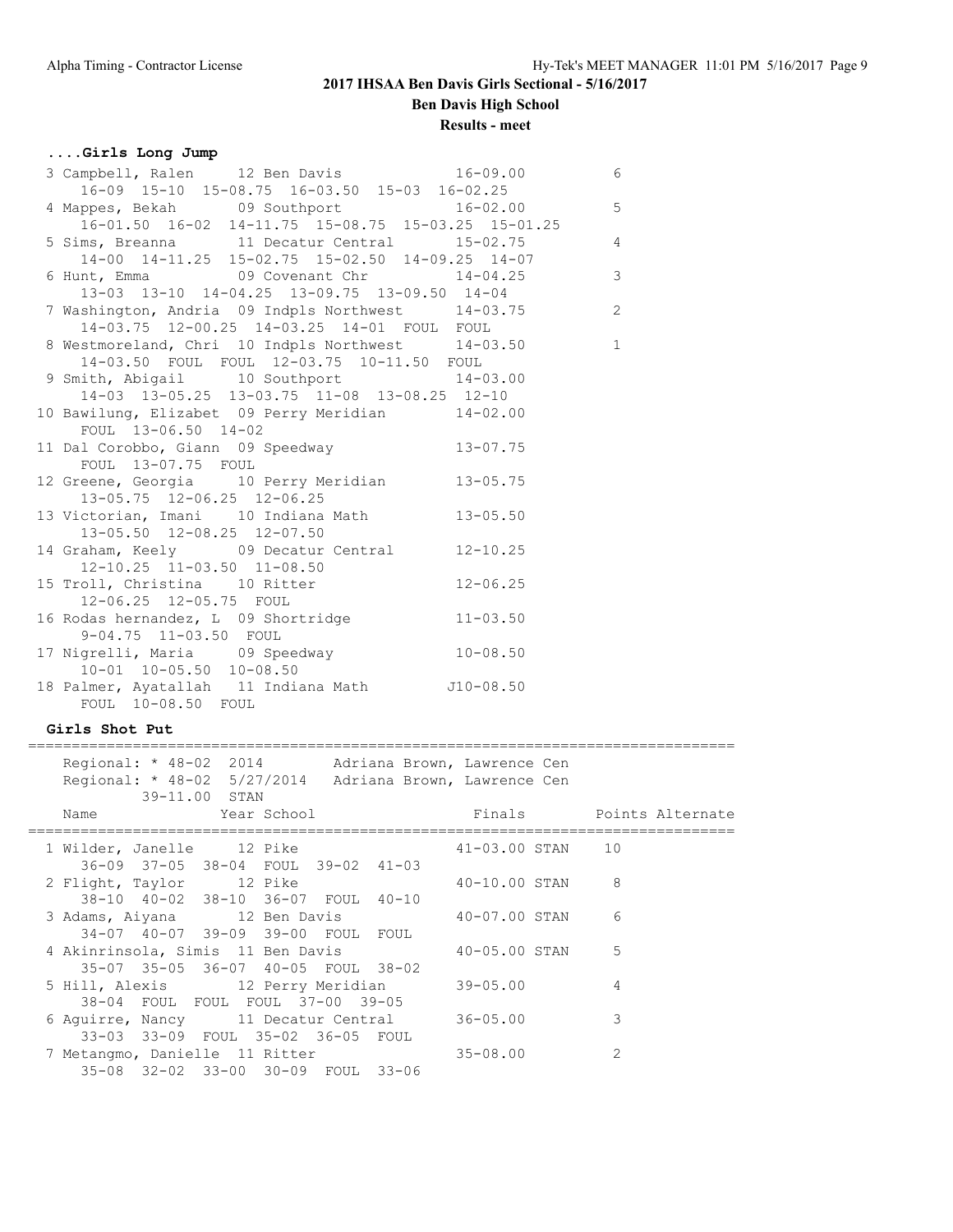**Ben Davis High School**

### **Results - meet**

## **....Girls Shot Put**

| 8 Hart, Taylor 11 Perry Meridian 35-00.00                              |  | 1 |
|------------------------------------------------------------------------|--|---|
| 33-01 34-07 35-00 32-09 33-02 33-03                                    |  |   |
| 9 Dean, Rachel 10 Southport 33-10.00                                   |  |   |
| 32-04 32-02 32-02 33-10 32-08 FOUL                                     |  |   |
| 10 Burr, Isabelle 10 Decatur Central 31-09.00                          |  |   |
| FOUL 31-09 FOUL                                                        |  |   |
| 11 Branson, Grace 11 Southport 31-01.00                                |  |   |
| $30 - 04$ $31 - 01$ $30 - 07$<br>12 Crockett, Amaya 11 Ritter 28-05.00 |  |   |
| 27-00 26-08 28-05                                                      |  |   |
|                                                                        |  |   |
| 13 Chew, Abigail 12 Attucks 25-09.00<br>25-09 24-10 24-00              |  |   |
| 14 Debow, Kierynn 09 Speedway 14 Debow, Kierynn                        |  |   |
| 25-04 24-01 23-00                                                      |  |   |
| 15 Haynes, Ti'anyana 09 Shortridge 33-11.00                            |  |   |
| 23-11 23-02 23-06                                                      |  |   |
| 16 De la Garza, Taya 11 Indpls Northwest 23-07.00                      |  |   |
| 23-05 23-05 23-07                                                      |  |   |
| 17 Mayren, Montserrat 12 Indiana Math 23-04.00                         |  |   |
| $20 - 07$ $22 - 04$ $23 - 04$                                          |  |   |
| 18 Reed, Tajreana 12 Indpls Northwest 22-10.00                         |  |   |
| FOUL 22-10 22-05                                                       |  |   |
| 19 Feyock, Paige 11 Internationa 522-10.00                             |  |   |
| 22-10 19-06 20-05                                                      |  |   |
| 20 Olive, Ceara 69 Speedway 22-03.00                                   |  |   |
| 22-03 FOUL 20-05                                                       |  |   |
| 21 Hernandez-Deluna, 09 Attucks 21-06.00                               |  |   |
| 19-01 21-06 21-04                                                      |  |   |
| 22 Surface, Faith 09 Covenant Chr 19-04.00                             |  |   |
| 17-11 18-02 19-04                                                      |  |   |

### **Girls Discus Throw**

=================================================================================

|  |             | Regional: * 155-08.50 2014 Adriana Brown, Lawrence Cen                                     |  |                |  |
|--|-------------|--------------------------------------------------------------------------------------------|--|----------------|--|
|  |             | Regional: * 155-08.50 5/27/2014 Adriana Brown, Lawrence Cen                                |  |                |  |
|  | 127-03 STAN |                                                                                            |  |                |  |
|  |             |                                                                                            |  |                |  |
|  |             | 1 Hill, Sadie 11 Perry Meridian 134-00.00 STAN 10<br>119-04 FOUL FOUL 126-08 124-04 134-00 |  |                |  |
|  |             | 2 Sims, Jaylinn 12 Ben Davis 132-05.00 STAN 8                                              |  |                |  |
|  |             | 109-03 124-10 FOUL 121-05 132-05 FOUL                                                      |  |                |  |
|  |             | 3 Flight, Taylor 12 Pike 110-01.00                                                         |  | 6              |  |
|  |             | FOUL 110-01 FOUL 104-08 109-00 FOUL                                                        |  |                |  |
|  |             | 4 Akinrinsola, Simis 11 Ben Davis 104-08.00                                                |  | 5              |  |
|  |             | 98-01 97-03 98-00 97-02 104-08 100-09                                                      |  |                |  |
|  |             | 5 Flight, Madeline 10 Pike 103-08.00                                                       |  | $\overline{4}$ |  |
|  |             | 103-08 FOUL 90-05 FOUL 95-05 91-08                                                         |  |                |  |
|  |             | 6 Aguirre, Nancy 11 Decatur Central 101-08.00                                              |  | 3              |  |
|  |             | 91-02 FOUL 94-00 FOUL 101-08 FOUL                                                          |  |                |  |
|  |             | 7 Hill, Alexis 12 Perry Meridian 99-00.00                                                  |  | $\mathcal{L}$  |  |
|  |             | FOUL 98-01 FOUL 95-07 99-00 FOUL                                                           |  |                |  |
|  |             | 8 Burr, Isabelle 10 Decatur Central 92-06.00                                               |  | 1              |  |
|  |             | 85-06 92-06 79-08 79-11 89-05 FOUL                                                         |  |                |  |